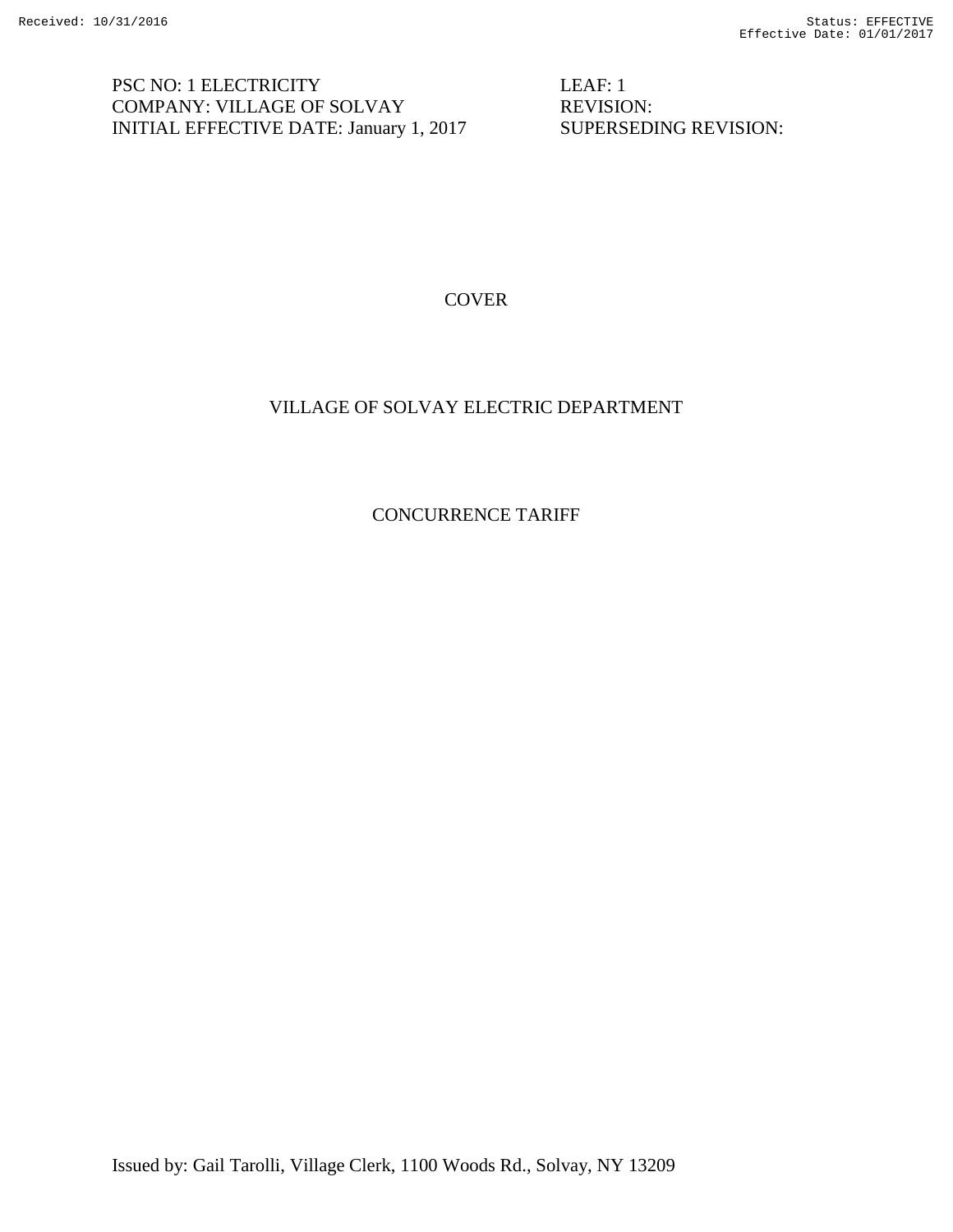PSC NO: 1 ELECTRICITY LEAF: 2 COMPANY: VILLAGE OF SOLVAY REVISION: 2 INITIAL EFFECTIVE DATE: January 1, 2020 SUPERSEDING REVISION: 1 Issued in compliance with Order in Case 16-M-0330 dated 11/18/2019

# TABLE OF CONTENTS

#### LEAF#

|         | I. CONCURRENCE                   |
|---------|----------------------------------|
|         |                                  |
|         |                                  |
| $\Pi$ . | <b>RESIDENTIAL SERVICE</b>       |
|         | <b>COMMERCIAL SERVICE</b>        |
|         | <b>SMALL INDUSTRIAL SERVICE</b>  |
|         | <b>LARGE INDUSTRIAL SERVICE</b>  |
|         | <b>SECURITY LIGHTING SERVICE</b> |
|         | PUBLIC STREET LIGHTING SERVICE   |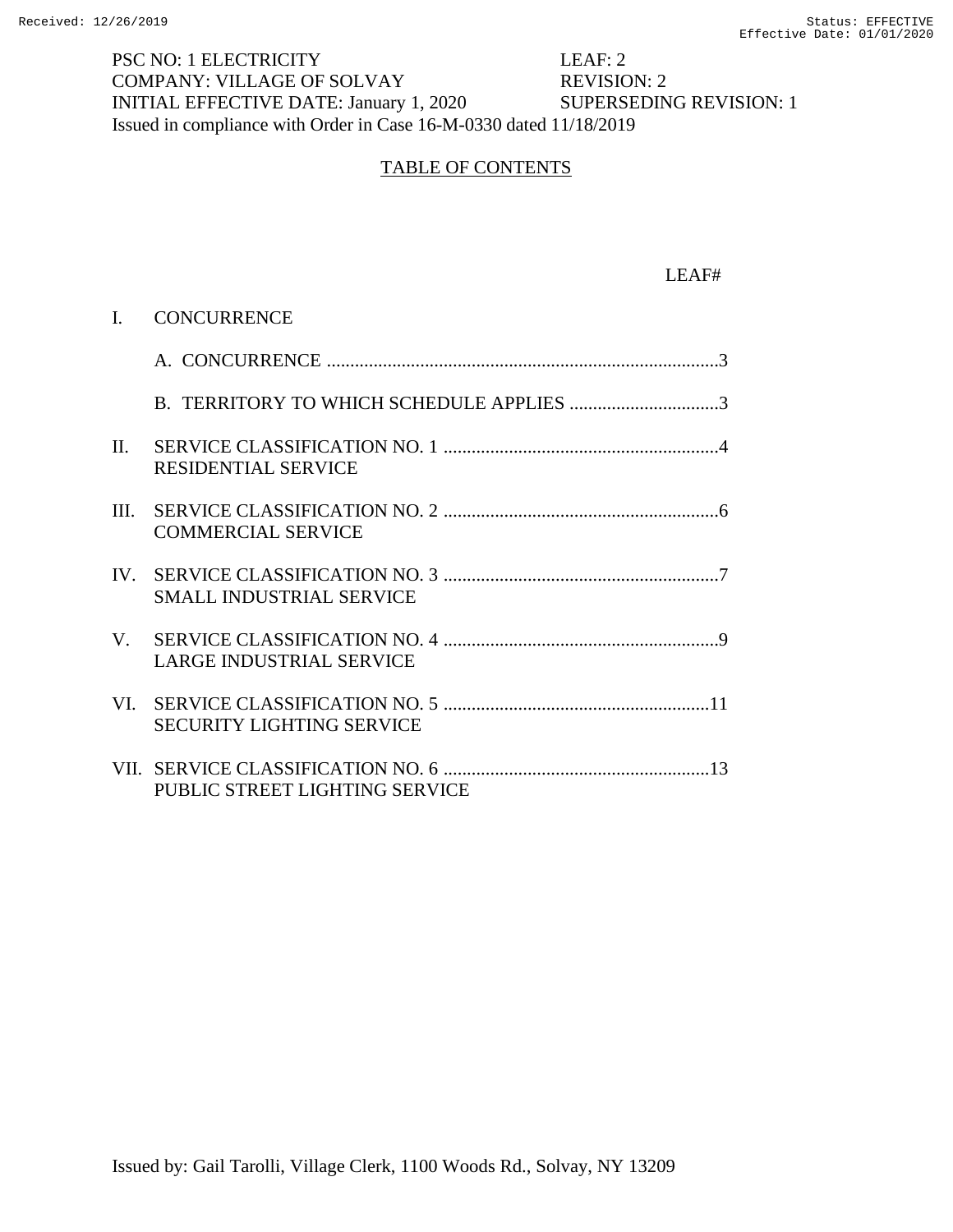# PSC NO: 1 ELECTRICITY LEAF: 3 COMPANY: VILLAGE OF SOLVAY REVISION: INITIAL EFFECTIVE DATE: January 1, 2017 SUPERSEDING REVISION:

# **CONCURRENCE**

## A. CONCURRENCE:

The Village of Solvay Electric Department concurs with and agrees to abide by the rules and regulations as set forth in the generic tariff filed by the New York Municipal Power Agency ("NYMPA") in Case 97-E-1575.

## B. TERRITORY TO WHICH SCHEDULE APPLIES:

These rates, rules, and regulations are applicable to the Village of Solvay.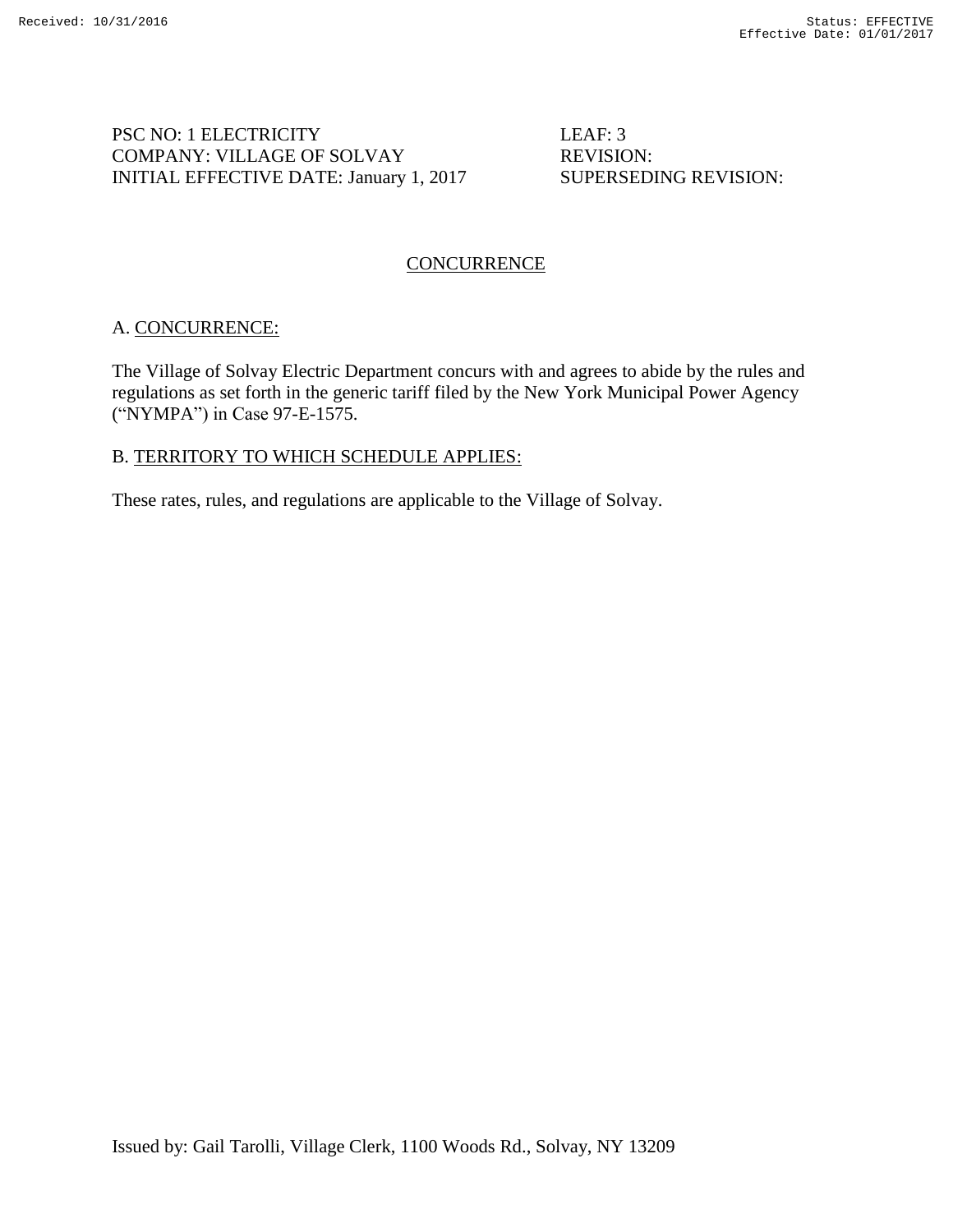## PSC NO: 1 ELECTRICITY COMPANY: VILLAGE OF SOLVAY INITIAL EFFECTIVE DATE: January 1, 2017

## LEAF: 4 REVISION: 1 SUPERSEDING REVISION: 0

# SERVICE CLASSIFICATION NO. 1

# RESIDENTIAL SERVICE

# APPLICABLE TO USE OF SERVICE FOR:

Single-phase residential purpose usage in an individual residence; in an individual flat or individual apartment in a multiple-family dwelling; for residential purposes in a rooming house where not more than four (4) rooms are available for rent; and for single phase farm service when supplied through the farm residence meter; use exclusively in connection with religious purposes by corporations or associations organized and conducted in good faith for religious purposes, and including the operation by such corporation or association of a school, not withstanding that secular subjects are taught at such school; for single-phase service exclusively in connection with a community residence as defined in subdivision 28, 28A or 28B of section 1.03 of the Mental Hygiene Law, provided that such residence is operated by a not-for-profit corporation and if supervisory staff is on site on a twenty-four hour per day basis that the residence provides living accommodations for fourteen or fewer residents; and use for any post or hall owned or leased by a not-for-profit organization that is a veterans organization.

# CHARACTER OF SERVICE:

Continuous, Alternating Current at approximately 60 cycle, 120 volt, two wire or 120/240 volt, three wire single phase, depending upon the characteristics of the load and the circuits from which service is supplied.

## RATES PER METER, PER MONTH:

Customer Service Charge  $$ 1.75$ Energy Charge, per kWh  $$ 0.05112$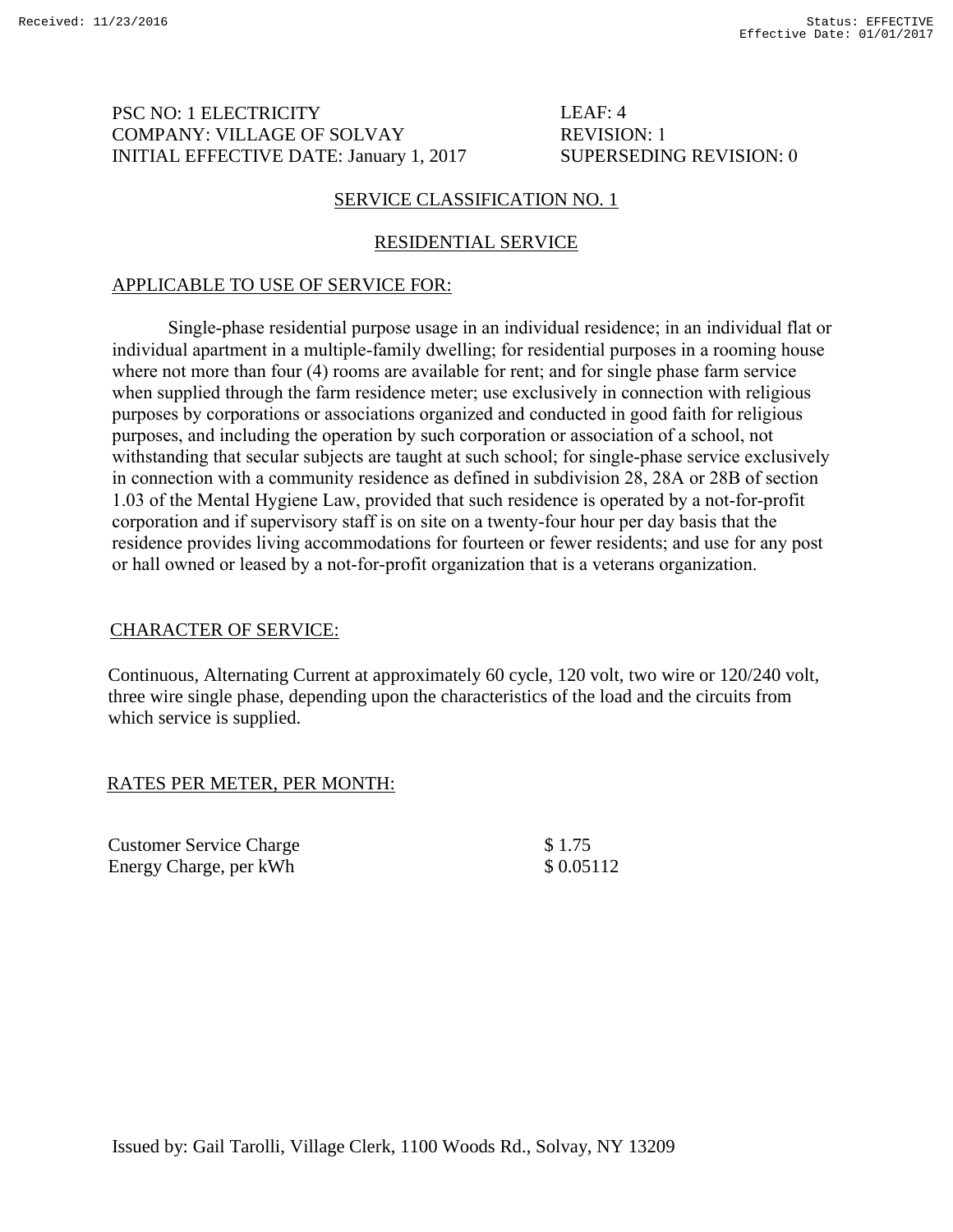# PSC NO: 1 ELECTRICITY LEAF: 5 COMPANY: VILLAGE OF SOLVAY REVISION: INITIAL EFFECTIVE DATE: January 1, 2017 SUPERSEDING REVISION:

# SERVICE CLASSIFICATION NO. 1 (CONT'D)

# TERMS OF PAYMENT:

All bills are due when personally served or three days after the mailing of the bill and may be paid without imposition of a charge for late payment if paid in full on or before the "last day to pay" date specified on the bill which shall be at least 20 days after the date on which the bill is rendered. Full payment must be received on or before this date to avoid a late payment charge of 1.5% as provided in Rule VIII of the NYMPA generic tariff. Remittance mailed on the due date will be accepted without the late payment charge, the postmark to be conclusive evidence of the date of mailing. Failure on the part of the customer to receive the bill shall not entitle him/her to pay without the late payment charge after the due date.

# PURCHASED POWER ADJUSTMENT: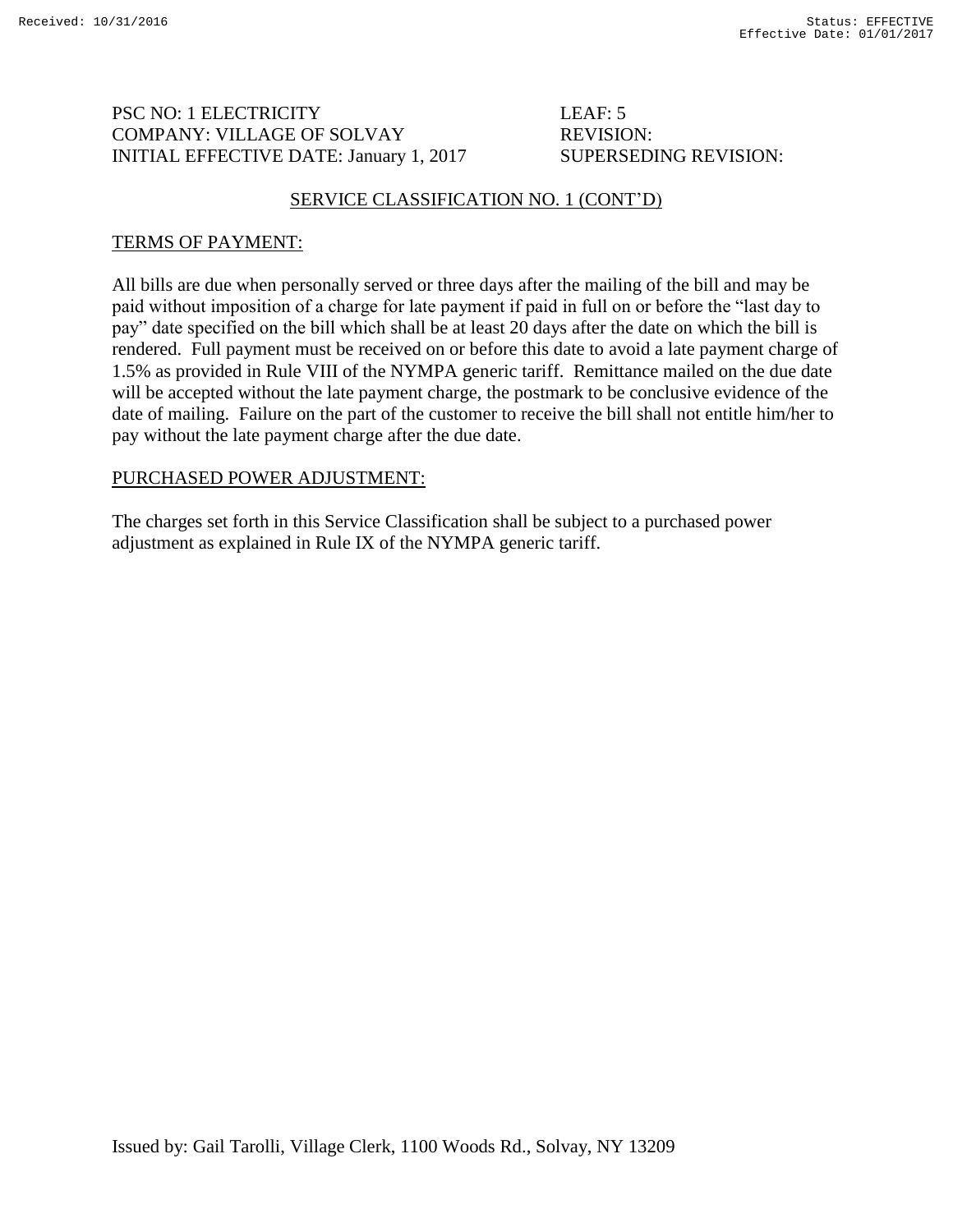# PSC NO: 1 ELECTRICITY LEAF: 6 COMPANY: VILLAGE OF SOLVAY REVISION: INITIAL EFFECTIVE DATE: January 1, 2017 SUPERSEDING REVISION:

# SERVICE CLASSIFICATION NO. 2

# COMMERCIAL SERVICE

# APPLICABLE TO USE OF SERVICE FOR:

Commercial business and any Service partially used for Professional and partially used for Residential purposes.

## CHARACTER OF SERVICE:

Continuous, Alternating Current, 60 cycle, approximately 115/230 Volt, two or three wire single phase, 230 volt, three wire, three phase, 120/208 volt four wire, three phase. All voltages stated are approximate only.

# RATES PER METER, PER MONTH:

| <b>Customer Service Charge</b> | \$2.50    |
|--------------------------------|-----------|
| Energy Charge, per kWh         | \$0.04800 |

## MINIMUM CHARGE, PER MONTH:

The minimum monthly charge is the customer charge.

## TERMS OF PAYMENT:

All bills are due when personally served or three days after the mailing of the bill and may be paid without imposition of a charge for late payment if paid in full on or before the "last day to pay" date specified on the bill which shall be at least 20 days after the date on which the bill is rendered. Full payment must be received on or before this date to avoid a late payment charge of 1.5% as provided in Rule VIII of the NYMPA generic tariff. Remittance mailed on the due date will be accepted without the late payment charge, the postmark to be conclusive evidence of the date of mailing. Failure on the part of the customer to receive the bill shall not entitle him/her to pay without the late payment charge after the due date.

## PURCHASED POWER ADJUSTMENT: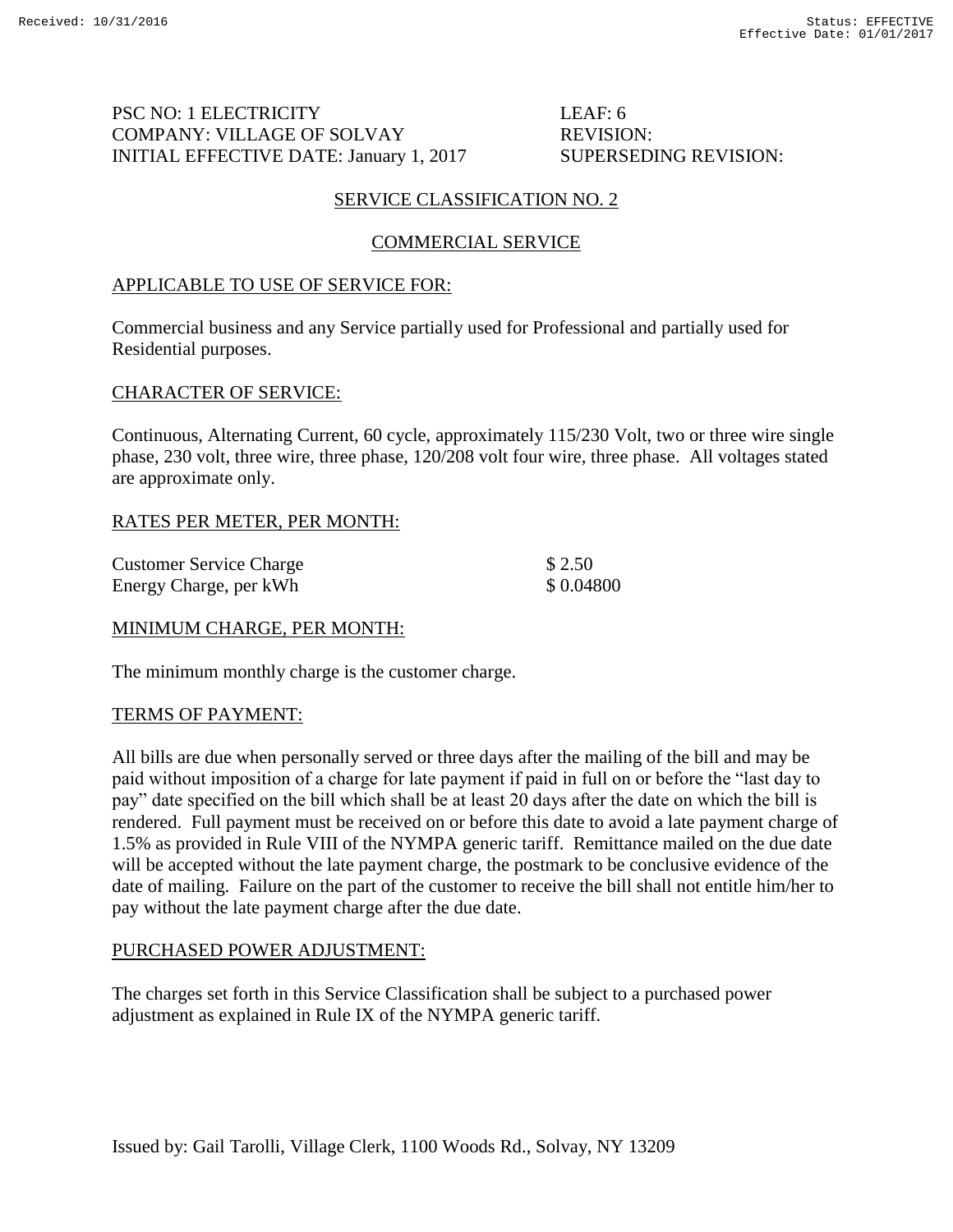# PSC NO: 1 ELECTRICITY LEAF: 7 COMPANY: VILLAGE OF SOLVAY REVISION: INITIAL EFFECTIVE DATE: January 1, 2017 SUPERSEDING REVISION:

# SERVICE CLASSIFICATION NO. 3

# SMALL INDUSTRIAL SERVICE

# APPLICABLE TO USE OF SERVICE FOR:

Light and power installations with a demand less than 12 megawatts in any one month.

## CHARACTER OF SERVICE:

Continuous, Alternating Current, 60 Hertz, 120/240 volts single phase, 240 or 480 volts three phase 120/208 as well as 4,160 volts or 12,470 volts three phase service, depending upon the characteristics of the load and the circuit from which services are supplied.

## RATES PER METER, PER MONTH:

| Energy Charge, per kWh | \$0.03199 |
|------------------------|-----------|
| Demand Charge, per kWh | \$4.00    |

#### PRIMARY SERVICE DISCOUNT:

See Special Provision (A).

## DETERMINATION OF DEMAND (TO BE THE GREATEST OF THE FOLLOWING):

- 1. Demand shall be determined by measurement and shall be the maximum fifteen-minute integrated kilowatt demand occurring during the month, but not less than 75% of the highest maximum demand which shall have occurred during the twelve months ending with the month for which the charge is made.
- 2. 50 kilowatts.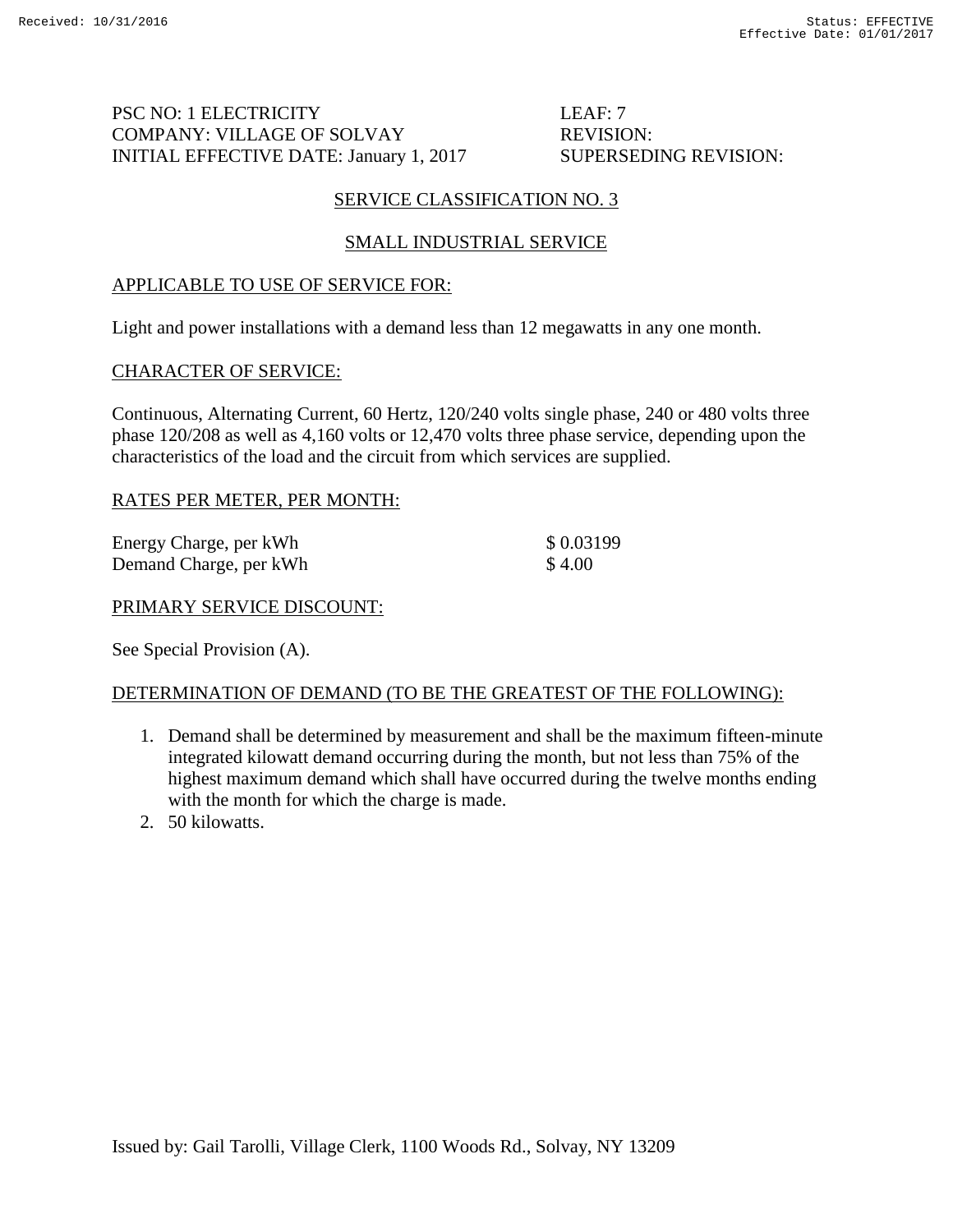# PSC NO: 1 ELECTRICITY LEAF: 8 COMPANY: VILLAGE OF SOLVAY REVISION: 1 INITIAL EFFECTIVE DATE: January 1, 2017 SUPERSEDING REVISION: 0

# SERVICE CLASSIFICATION NO. 3 (CONT'D)

# TERMS OF PAYMENT:

All bills are due when personally served or three days after the mailing of the bill and may be paid without imposition of a charge for late payment if paid in full on or before the "last day to pay" date specified on the bill which shall be at least 20 days after the date on which the bill is rendered. Full payment must be received on or before this date to avoid a late payment charge of 1.5% as provided in Rule VIII of the NYMPA generic tariff. Remittance mailed on the due date will be accepted without the late payment charge, the postmark to be conclusive evidence of the date of mailing. Failure on the part of the customer to receive the bill shall not entitle him/her to pay without the late payment charge after the due date.

# TERM:

One year from commencement of service under this Service Classification or under a Service Classification superseded hereby and thereafter until cancelled by customer upon ninety (90) days prior written notice to the Village of Solvay Electric Department.

#### SPECIAL PROVISIONS:

- A. Written application for service is required on a form prescribed by the Village of Solvay Electric Department, to which a rider, whenever applicable, shall be attached.
- B. The customer shall maintain a power factor at the point of delivery of not less than 90% lagging or leading as measured on a 30-minute basis.

## PURCHASED POWER ADJUSTMENT: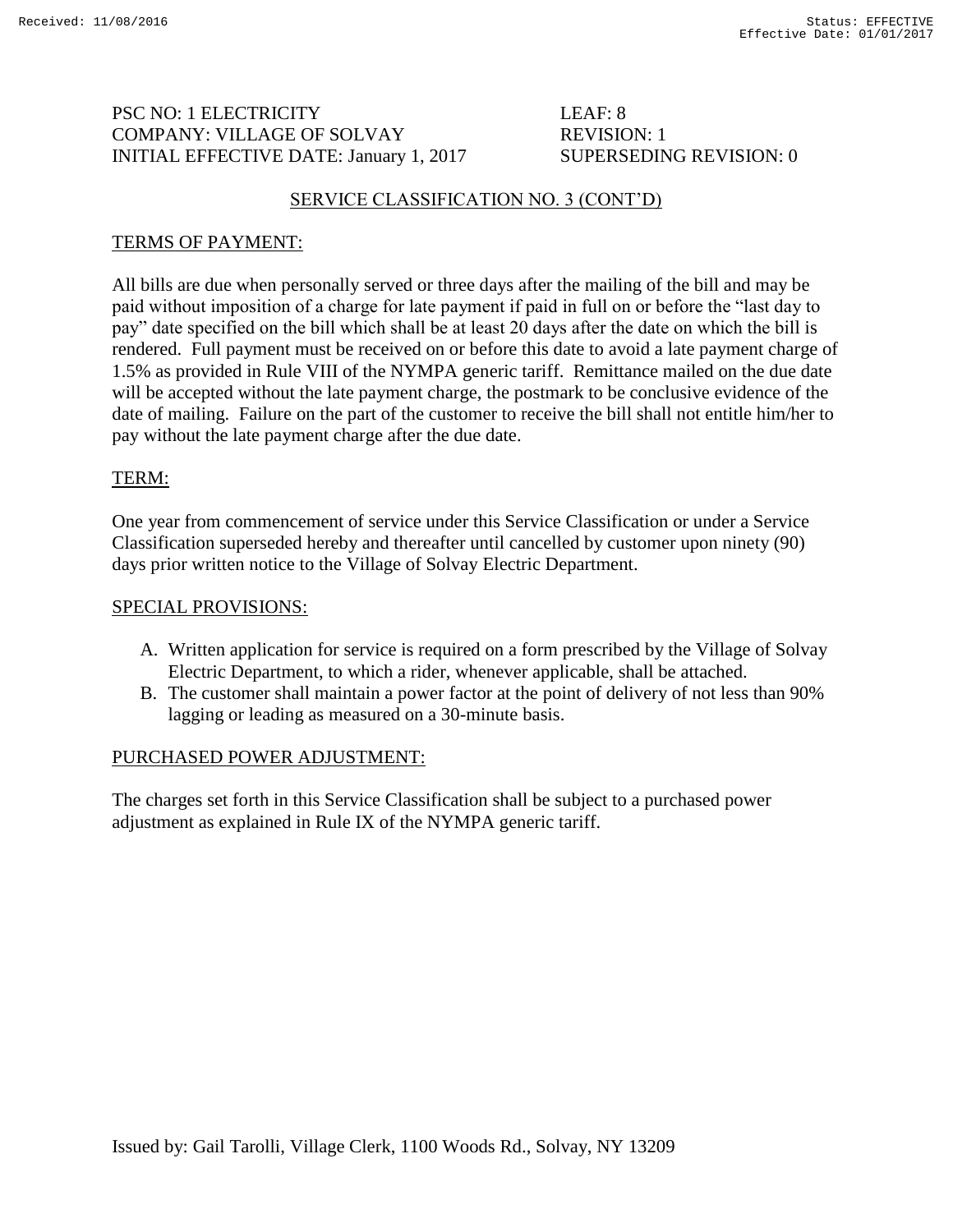# PSC NO: 1 ELECTRICITY LEAF: 9 COMPANY: VILLAGE OF SOLVAY REVISION: INITIAL EFFECTIVE DATE: January 1, 2017 SUPERSEDING REVISION:

# SERVICE CLASSIFICATION NO. 4

# LARGE INDUSTRIAL SERVICE

# APPLICABLE TO USE OF SERVICE FOR:

For all purposes not otherwise specifically provided for in other Service Classification in this schedule when Active Demand is 12 megawatts or greater. Available from the Village of Solvay Electric Department facilities of adequate capacity and appropriate character.

## CHARACTER OF SERVICE:

Continuous, Alternating Current, approximately 60 Hertz, single or three-phase. The Village of Solvay Electric Department will indicate voltage available and appropriate to the customer's requirements.

# RATES PER METER, PER MONTH:

| Energy Charge, per kWh | \$0.03293 |
|------------------------|-----------|
| Demand Charge, per kWh | \$5.00    |

## MINIMUM CHARGE:

The minimum charge shall be the demand charge.

## DETERMINATION OF DEMAND (TO BE THE GREATEST OF THE FOLLOWING):

- 1. Demand shall be determined by measurement and shall be the maximum fifteen-minute integrated kilowatt demand occurring during the month, but not less than 75% of the highest maximum demand which shall have occurred during the twelve months ending with the month for which the charge is made.
- 2. 50 kilowatts.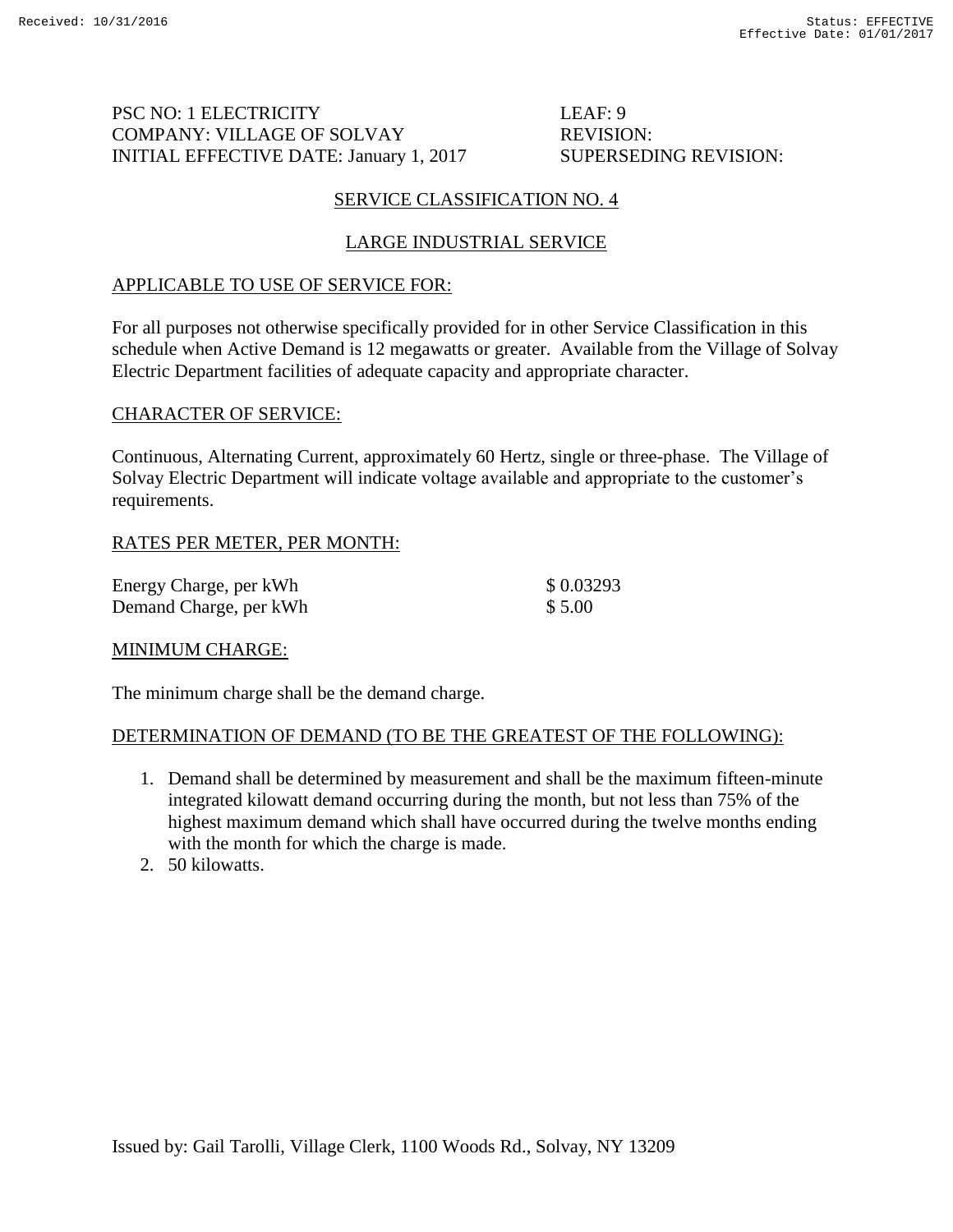# PSC NO: 1 ELECTRICITY LEAF: 10 COMPANY: VILLAGE OF SOLVAY REVISION: 1 INITIAL EFFECTIVE DATE: January 1, 2017 SUPERSEDING REVISION: 0

# SERVICE CLASSIFICATION NO. 4 (CONT'D)

# TERMS OF PAYMENT:

All bills are due when personally served or three days after the mailing of the bill and may be paid without imposition of a charge for late payment if paid in full on or before the "last day to pay" date specified on the bill which shall be at least 20 days after the date on which the bill is rendered. Full payment must be received on or before this date to avoid a late payment charge of 1.5% as provided in Rule VIII of the NYMPA generic tariff. Remittance mailed on the due date will be accepted without the late payment charge, the postmark to be conclusive evidence of the date of mailing. Failure on the part of the customer to receive the bill shall not entitle him/her to pay without the late payment charge after the due date.

# TERM:

One year from commencement of service under this Service Classification or under a Service Classification superseded hereby and thereafter until cancelled by customer upon ninety (90) days prior written notice to the Village of Solvay Electric Department.

#### SPECIAL PROVISIONS:

- A. Written application for service is required on a form prescribed by the Village of Solvay Electric Department, to which a rider, whenever applicable, shall be attached.
- B. The customer shall maintain a power factor at the point of delivery of not less than 90% lagging or leading as measured on a 30-minute basis.

## PURCHASED POWER ADJUSTMENT: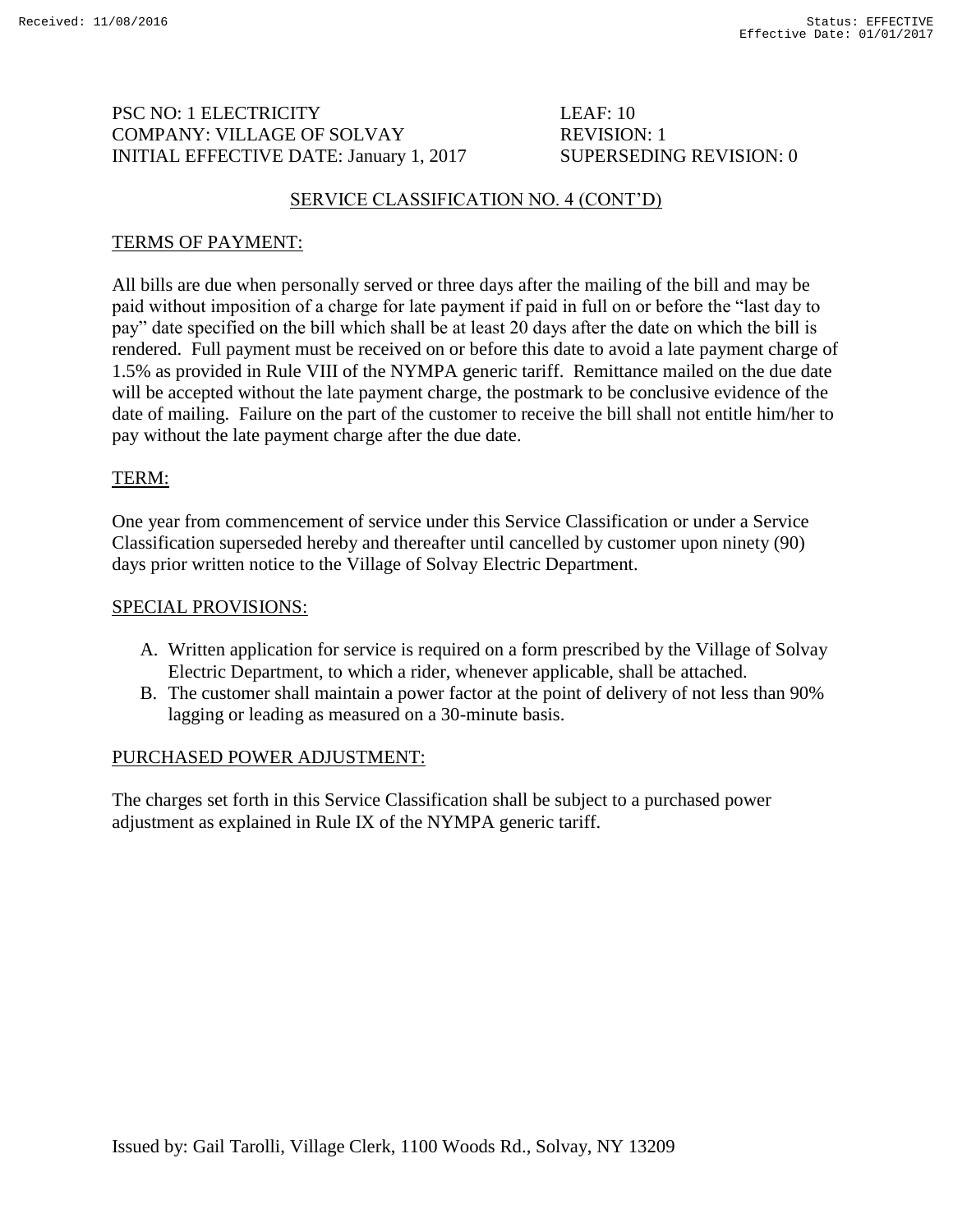# PSC NO: 1 ELECTRICITY LEAF: 11 COMPANY: VILLAGE OF SOLVAY REVISION: 1 INITIAL EFFECTIVE DATE: January 1, 2017 SUPERSEDING REVISION: 0

# SERVICE CLASSIFICATION NO. 5

# SECURITY LIGHTING SERVICE

# APPLICATION TO USE OF SERVICE FOR:

Lighting of public streets, roads, alleys, and highways, and the outdoor lighting of public parks and playgrounds, and of public school district property provided said equipment is, and remains, readily accessible for maintenance purposes.

# CHARACTER OF SERVICE:

Unmetered lighting service, dusk-to-dawn, and at other times of abnormal darkness, approximately 4200 hours annually.

Standard traditionaire fixtures with standard poles and or other mounting devices and/or standard cobra lighting fixtures and mounting devices or other suitable luminaire/lamp combination, at the discretion of the Village of Solvay.

# RATES:

| Mercury Vapor | <b>High Pressure Sodium</b> |
|---------------|-----------------------------|
| 175W: \$6.91  | 150W: \$4.23                |
| 250W: \$4.75  | 250W: \$6.70                |
| 400W: \$4.75  | 400W: \$8.43                |

## POLE RENTAL CHARGE:

When suitable wood poles are available on the Village of Solvay Electric Department existing distribution circuits or customer's existing service lateral, no additional charge will be made for attachment of lamps served under this Service Classification. A maximum of one additional wood/fiberglass pole for each lamp served will be installed, owned, and maintained by the Village of Solvay Electric Department for a monthly rental of \$1.00 per pole.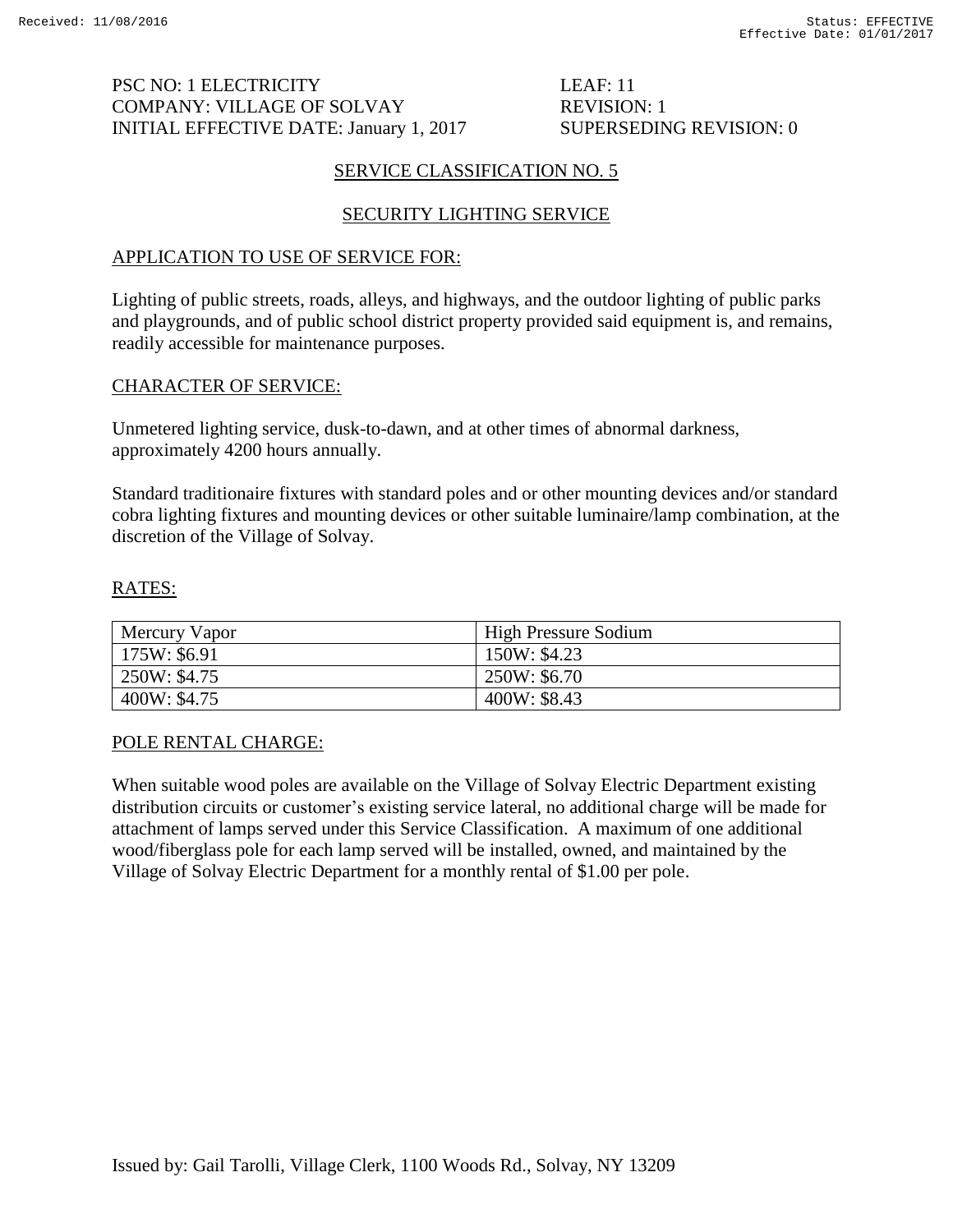# PSC NO: 1 ELECTRICITY LEAF: 12 COMPANY: VILLAGE OF SOLVAY REVISION: INITIAL EFFECTIVE DATE: January 1, 2017 SUPERSEDING REVISION:

#### SERVICE CLASSIFICATION NO. 5 (CONT'D)

#### TERMS OF PAYMENT:

All bills are due when personally served or three days after the mailing of the bill and may be paid without imposition of a charge for late payment if paid in full on or before the "last day to pay" date specified on the bill which shall be at least 20 days after the date on which the bill is rendered. Full payment must be received on or before this date to avoid a late payment charge of 1.5% as provided in Rule VIII of the NYMPA generic tariff. Remittance mailed on the due date will be accepted without the late payment charge, the postmark to be conclusive evidence of the date of mailing. Failure on the part of the customer to receive the bill shall not entitle him/her to pay without the late payment charge after the due date.

## PURCHASED POWER ADJUSTMENT: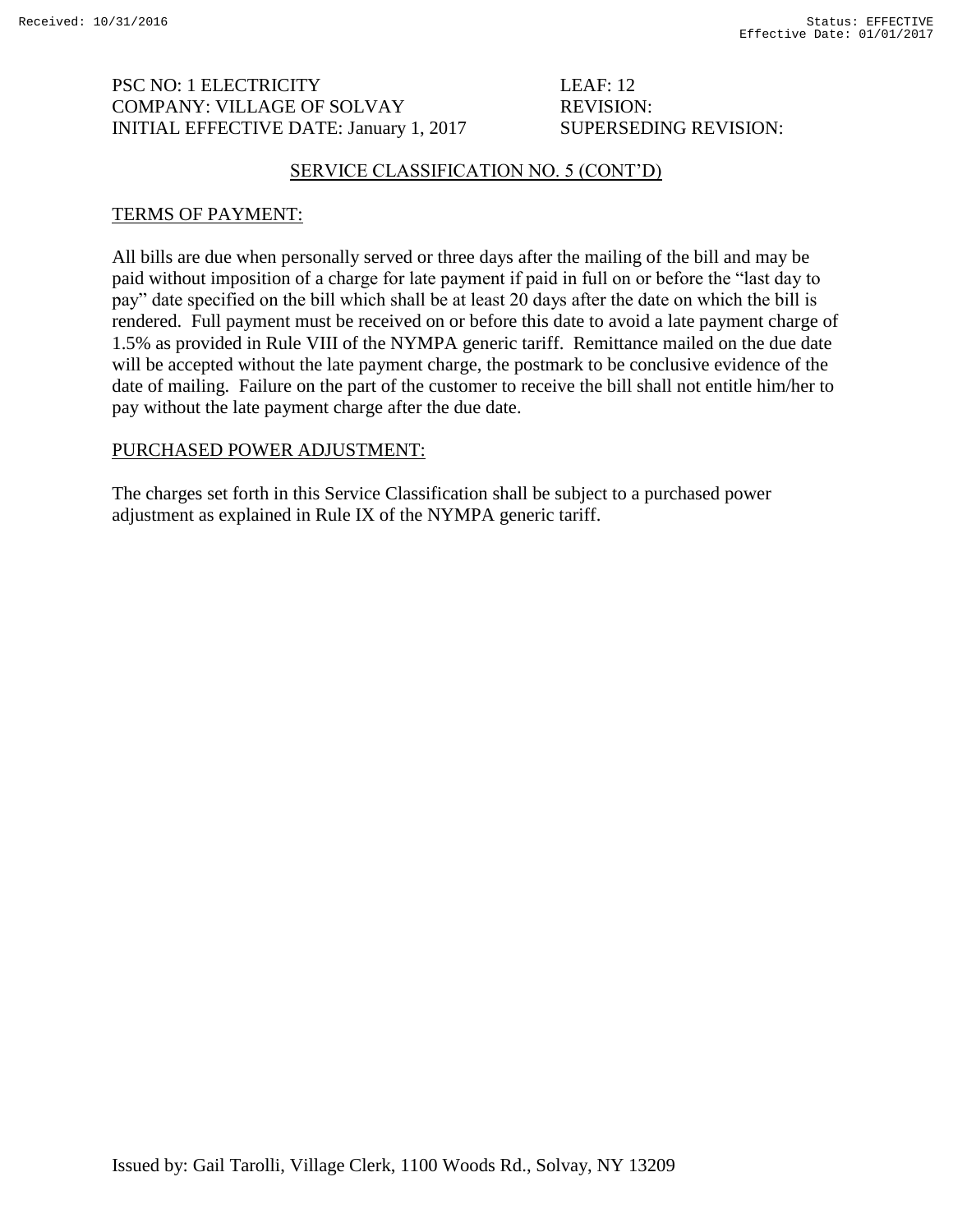# PSC NO: 1 ELECTRICITY LEAF: 13 COMPANY: VILLAGE OF SOLVAY REVISION: INITIAL EFFECTIVE DATE: January 1, 2017 SUPERSEDING REVISION:

# SERVICE CLASSIFICATION NO. 6

# PUBLIC STREET LIGHTING SERVICE

# APPLICABLE TO USE OF SERVICE FOR:

Lighting of public streets, roads, alleys and highways, and the outdoor lighting of public parks and playgrounds, and of public school district property providing said equipment is, and remains, readily accessible for maintenance purposes.

# CHARACTER OF SERVICE:

Unmetered lighting service, dusk-to-dawn, and at other times of abnormal darkness, approximately 4200 hours annually.

Standard traditionaire fixtures with standard poles and/or other mounting devices and/or standard cobra lighting fixtures and mounting devices or other suitable luminaire/lamp combination, at the discretion of the Village of Solvay Electric Department.

## RATES:

| Mercury Vapor | <b>High Pressure Sodium</b> |
|---------------|-----------------------------|
| 175W: \$6.21  | 150W: \$3.81                |
|               | 250W: \$6.03                |
|               | 400W: \$7.58                |

## POLE RENTAL CHARGE

When suitable wood poles are available on the Village of Solvay Electric Department existing distribution circuits or customer's existing service lateral, no additional charge will be made for attachment of lamps served under this Service Classification. A maximum of one additional wood/fiberglass pole for each lamp served will be installed, owned, and maintained by the Village of Solvay Electric Department for a monthly rental of \$2.00 per pole.